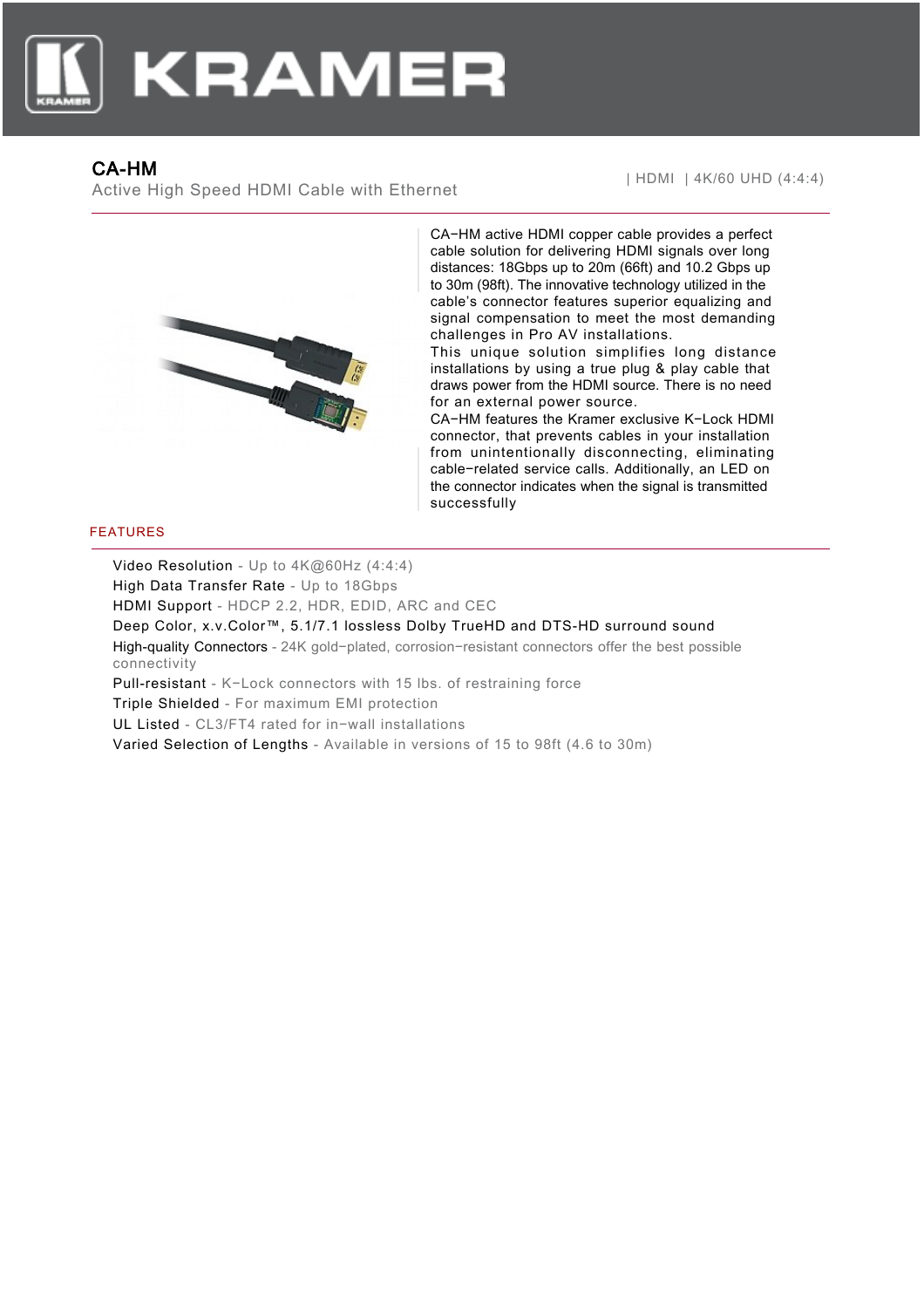

## TECHNICAL SPECIFICATIONS

| Video             | Max Resolution for $15-66$ ft (4.6-20m) lengths $4K@60$ Hz (4:4:4)                                                          |
|-------------------|-----------------------------------------------------------------------------------------------------------------------------|
|                   | Max Resolution for 82ft (25m) length 4K@60Hz (4:2:0)                                                                        |
|                   | Max Resolution for 98ft (30m) length 1080p@60Hz 12-Bit                                                                      |
|                   | Max Data Rate for 15-66ft (4.6-20m) lengths 18 Gbps (6Gbps per channel)                                                     |
|                   | Max Data Rate for 82-98ft (25-30m) length 10.2 Gbps (3.4Gbps per channel)                                                   |
|                   | HDMI Compliance: HDCP 2.2, HDR, EDID and CEC                                                                                |
| Audio             | Supported Formats: Dolby Digital Plus, Dolby TrueHD, DTS-HD Master Audio™,<br>DVD Audio, SA-CD                              |
| PHYSICAL          | HDMI Source: On a male type A, 24K gold-plated K-Lock connector                                                             |
|                   | HDMI Display: On a male Type A, 24K gold-plated K-Lock connector (optional<br>external power input via micro USB connector) |
| <b>CONDUCTORS</b> | 15ft (4.6m) length: 32AWG                                                                                                   |
|                   | 25-35ft (7.6-10.7m) lengths: 28AWG                                                                                          |
|                   | 50ft (15.2m) length: 26AWG                                                                                                  |
|                   | 66-98ft (20-30m) lengths: 24AWG                                                                                             |
| <b>SCREENING</b>  | TMDS pairs: aluminum/mylar                                                                                                  |
|                   | Overall: aluminum/mylar + aluminum braid                                                                                    |
| JACKET            | Material: PVC                                                                                                               |
|                   | Color: Black                                                                                                                |
|                   | Diameter - 15ft (4.6m) length: 5.5±0.15mm                                                                                   |
|                   | Diameter - 25-35ft (7.6-10.7m) lengths: 7.10±0.15mm                                                                         |
|                   | Diameter - 50ft (15.2m) length: 8.5±0.20mm                                                                                  |
|                   | Diameter - 66-98ft (20-30m) lengths: 9.5±0.25mm                                                                             |
| MECHANICAL        | Cable Bending radius - 15ft (4.6m) length: 27.5mm                                                                           |
|                   | Cable Bending radius - 25-35ft (7.6-10.7m) lengths: 35.5mm                                                                  |
|                   | Cable Bending radius - 50ft (15.2m) length: 42.5mm                                                                          |
|                   | Cable Bending radius - 66-98ft (20-30m) lengths: 47.5mm                                                                     |
|                   | Connector Max. Pulling Strength: 15lbs/6.8kg                                                                                |
| <b>ELECTRICAL</b> | Power Consumption Up to 90mA / 1mA (standby mode)                                                                           |
|                   | Temperature Rating: 80°C                                                                                                    |
|                   | Voltage Rating: 30V                                                                                                         |
|                   | Conductor Resistance - 32AWG: 588 Ω/km                                                                                      |
|                   | Conductor Resistance - 28AWG: 237.25588 $\Omega$ /km                                                                        |
|                   | Conductor Resistance - 26AWG: 148.94 $\Omega$ /km                                                                           |
|                   | Conductor Resistance - 24AWG: 381 Ω/km                                                                                      |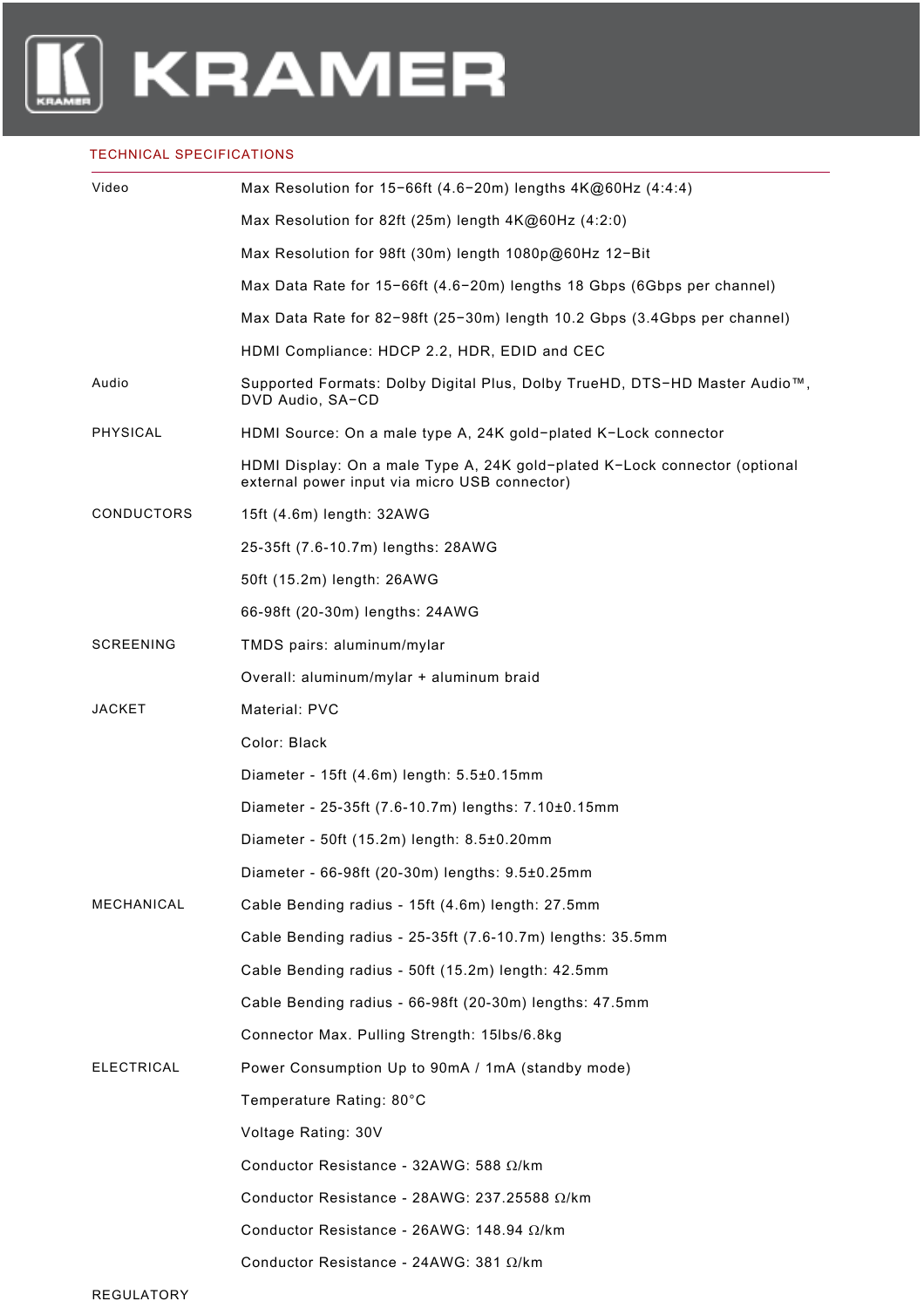Electrical UL listed, CL3/FT4

Environmental RoHS 2011/65/EU